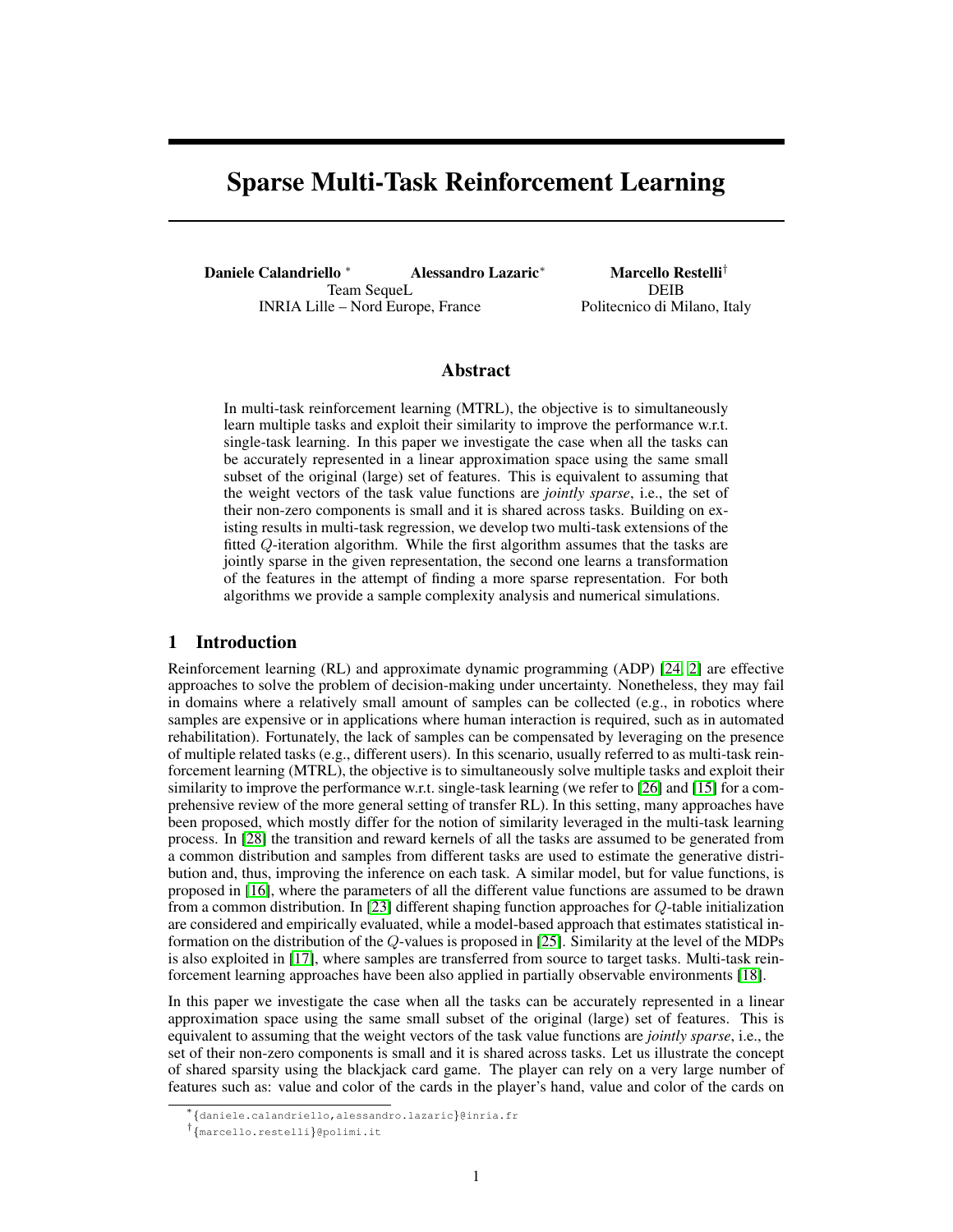the table and/or already discarded, different scoring functions for the player's hand (e.g., sum of the values of the cards) and so on. The more the features, the more likely it is that the corresponding feature space could accurately represent the optimal value function. Nonetheless, depending on the rules of the game (i.e., the reward and dynamics), a very limited subset of features actually contribute to the value of a state and we expect the optimal value function to display a high level of sparsity. Furthermore, if we consider multiple tasks differing for the behavior of the dealer (e.g., the value at which she stays) or slightly different rule sets, we may expect such sparsity to be shared across tasks. For instance, if the game uses an infinite number of decks, features based on the history of the cards played in previous hands have no impact on the optimal policy for any task and the corresponding value functions are all jointly sparse in this representation. Building on this intuition, in this paper we first introduce the notion of sparse MDPs in Section 3. Then we rely on existing results in multi-task regression [19, 1] to develop two multi-task extensions of the fitted Q-iteration algorithm (Sections 4 and Section 5) and we study their theoretical and empirical performance (Section 6). An extended description of the results, as well as the full proofs of the statements, are reported in [5].

#### 2 Preliminaries

**Multi-Task Reinforcement Learning (MTRL).** A Markov decision process (MDP) is a tuple  $\mathcal{M} =$  $(\mathcal{X}, \mathcal{A}, R, P, \gamma)$ , where the state space X is a bounded subset of the Euclidean space, the action space A is finite (i.e.,  $|\mathcal{A}| < \infty$ ),  $R : \mathcal{X} \times \mathcal{A} \rightarrow [0,1]$  is the reward of a state-action pair, P:  $\mathcal{X} \times \mathcal{A} \to \mathcal{P}(\mathcal{X})$  is the transition distribution over the states achieved by taking an action in a given state, and  $\gamma \in (0, 1)$  is a discount factor. A deterministic policy  $\pi : \mathcal{X} \to \mathcal{A}$  is a mapping from states to actions. We denote by  $\mathcal{B}(\mathcal{X} \times \mathcal{A}; b)$  the set of measurable bounded state-action functions  $f: \mathcal{X} \times \mathcal{A} \rightarrow [-b; b]$ . Solving an MDP corresponds to computing the optimal action–value function  $Q^* \in \mathcal{B}(\mathcal{X} \times \mathcal{A}; Q_{\text{max}} = 1/(1-\gamma))$ , defined as the fixed point of the optimal Bellman operator  $\mathcal{T}$ defined as  $\mathcal{T}Q(x, a) = R(x, a) + \gamma \sum_{y} P(y|x, a) \max_{a'} Q(y, a')$ . The optimal policy is obtained as the greedy policy w.r.t. the optimal value function as  $\pi^*(x) = \arg \max_{a \in A} Q^*(x, a)$ . In this paper we study the multi-task reinforcement learning (MTRL) setting where the objective is to solve T tasks, defined as  $\mathcal{M}_t = (\mathcal{X}, \mathcal{A}, P_t, R_t, \gamma)$  with  $t \in [T] = \{1, \dots, T\}$ , with the same state-action space, but different dynamics and rewards. The objective of MTRL is to exploit similarities between tasks to improve the performance w.r.t. single-task learning. In particular, we choose linear fitted Q-iteration as the single-task baseline and we propose multi-task extensions tailored to exploit the sparsity in the structure of the tasks.

Linear Fitted Q-iteration. Whenever  $X$  and  $A$  are large or continuous, we need to resort to approximation schemes to learn a near-optimal policy. One of the most popular ADP methods is the fitted- $Q$  iteration (FQI) algorithm [7], which extends value iteration to approximate action-value functions. While exact value iteration proceeds by iterative applications of the Bellman operator (i.e.,  $\tilde{Q}^k = \mathcal{T} Q^{k-1}$ , at each iteration FQI approximates  $\mathcal{T} Q^{k-1}$  by solving a regression problem. Among possible instances, here we focus on a specific implementation of FQI in the fixed design setting with

**input:** Input sets 
$$
\{S_t = \{x_i\}_{i=1}^{n_x}\}_{t=1}^T
$$
, tol, K\nInitialize  $W^0 \leftarrow \mathbf{0}$ ,  $k = 0$ \n**do**\n $k \leftarrow k+1$ \n**for**  $a \leftarrow 1, \ldots, |\mathcal{A}|$ \n**do**\n**for**  $t \leftarrow 1, \ldots, T, i \leftarrow 1, \ldots, n_x$ \n**do**\nSample  $r_{i,a,t}^k = R_t(x_{i,t}, a)$  and  $y_{i,a,t}^k \sim P_t(\cdot | x_{i,t}, a)$ 

\nCompute  $z_{i,a,t}^k = r_{i,a,t}^k + \gamma \max_{a'} \tilde{Q}_t^k(y_{i,a,t}^k, a')$ 

\n**end for**\nBuild datasets  $\mathcal{D}_{a,t}^k = \{(x_{i,t}, a), z_{i,a,t}^k\}_{i=1}^{n_x}$ 

\nCompute  $\widehat{W}_a^k$  on  $\{\mathcal{D}_{a,t}^k\}_{t=1}^T$  (see Eqs. 2, 5, or 8)

\n**end for**\n**while**  $(\max_{a} || W_a^k - W_a^{k-1} ||_2 \geq tol)$  and  $k < K$ 

Figure 1: Linear FQI with fixed design and fresh samples at each iteration in a multi-task setting.

linear approximation and we assume access to a generative model of the MDP. Since the action space  $A$  is finite, we represent action-value functions as a collection of  $|A|$  independent state-value functions. We introduce a  $d_x$ -dimensional state-feature vector  $\phi(\cdot) = [\varphi_1(\cdot), \dots, \varphi_{d_x}(\cdot)]^{\mathsf{T}}$  with  $\phi_i : \mathcal{X} \to \mathbb{R}$  such that  $\sup_x ||\phi(x)||_2 \leq L$ . From  $\phi$  we obtain a linear approximation space for action-value functions as  $\mathcal{F} = \{f_w(x, a) = \phi(x)^\mathsf{T} w_a, x \in \mathcal{X}, a \in \mathcal{A}, w_a \in \mathbb{R}^{d_x}\}\$ . FQI receives as input a fixed set of states  $S = \{x_i\}_{i=1}^{n_x}$  (*fixed design setting*) and the space  $\vec{\mathcal{F}}$ . Starting from  $w^0 = 0$ , at each iteration k, FQI first draws a (fresh) set of samples  $(r_{i,a}^k, y_{i,a}^k)_{i=1}^{n_x}$  from the generative model of the MDP for each action a on each of the states  $\{x_i\}_{i=1}^{n_x}$  (i.e.,  $r_{i,a}^k = R(x_i, a)$ ) and  $y_{i,a}^k \sim P(\cdot|x_i, a)$  and builds |A| independent training sets  $\mathcal{D}_a^k = \{(x_i, a), z_{i,a}^k\}_{i=1}^{n_x}$ , where  $z_{i,a}^k = r_{i,a}^k + \gamma \max_{a'} \widehat{Q}^{k-1}(y_{i,a}^k, a')$  is an unbiased sample of  $\widehat{\mathcal{T}Q}^{k-1}$  and  $\widehat{Q}^{k-1}(y_{i,a}^k, a')$  is com-

a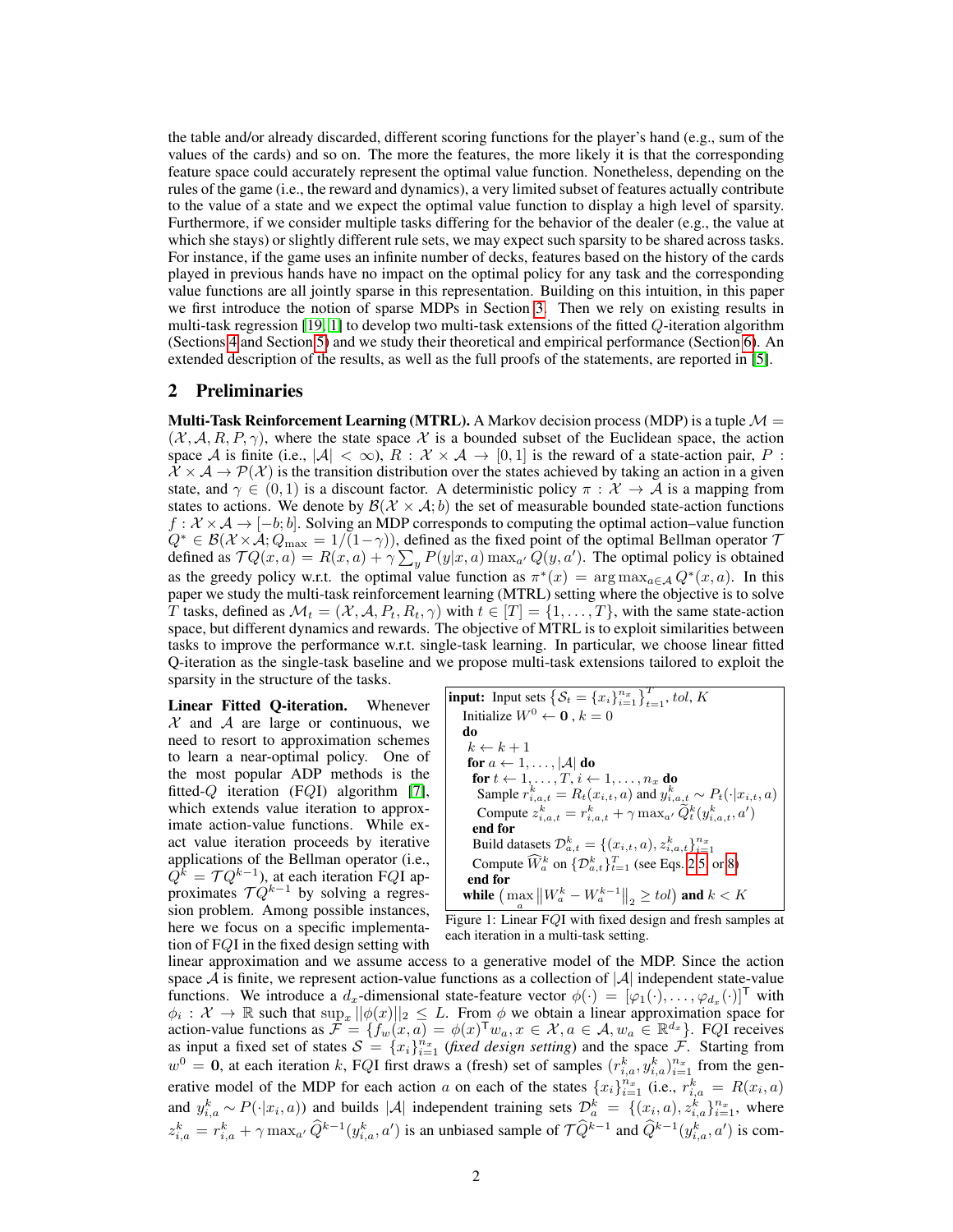puted using the weight vector learned at the previous iteration as  $\psi(y_{i,a}^k, a')^{\mathsf{T}} w^{k-1}$ . Then FQI solves |A| linear regression problems, each fitting the training set  $\mathcal{D}_{a}^{k}$  and it returns vectors  $\hat{w}_{a}^{k}$ , which lead to the new action value function  $f_{\alpha k}$  with  $\hat{w}_{a}^{k} = [\hat{w}_{a}^{k}]$ . At each iteration which lead to the new action value function  $f_{\hat{w}^k}$  with  $\hat{w}^k = [\hat{w}_1^k, \dots, \hat{w}_{|A|}^k]$ . At each iteration the total number of samples is  $n = |\mathcal{A}| \times n_x$ . The process is repeated up to K iterations or until no significant change in the weight vector is observed. Since in principle  $\hat{Q}^{k-1}$  could be unbounded (due to numerical issues in the approaches) in commuting the couples  $k$ , we use a function (due to numerical issues in the regression step), in computing the samples  $z_{i,a}^k$  we use a function  $\tilde{Q}^{k-1}$  obtained by truncating  $\tilde{Q}^{k-1}$  in  $[-Q_{\text{max}}; Q_{\text{max}}]$ . The convergence and the performance of FQI are studied in detail in [20] in the case of bounded approximation space, while linear FQI is studied in [17, Thm. 5] and [22, Lemma 5]. When moving to the multi-task setting, we consider different state sets  $\{S_t\}_{t=1}^T$  and we denote by  $\widehat{W}_a^k \in \mathbb{R}^{d_x \times T}$  the matrix with vector  $\widehat{w}_{a,t}^k \in \mathbb{R}^{d_x}$  as the t-th column. The general structure of FOI in a multi-task setting is reported in Fig. the  $t$ –th column. The general structure of FQI in a multi-task setting is reported in Fig. 1. Finally, we introduce the following matrix notation. For any matrix  $W \in \mathbb{R}^{d \times T}$ ,  $[W]_t \in \mathbb{R}^d$  is the t-th column and  $[W]^i \in \mathbb{R}^T$  the *i*-th row of the matrix,  $\text{Vec}(W)$  is the  $\mathbb{R}^{dT}$  vector obtained by stacking the columns of the matrix, Col(W) is its column-space and  $Row(W)$  is its row-space. Beside the  $\ell_2$ ,  $\ell_1$ -norm for vectors, we use the trace (or nuclear) norm  $||W||_* = \text{trace}((WW^{\mathsf{T}})^{1/2})$ , the Frobenius norm  $||W||_F = (\sum_{i,j} [W]_{i,j}^2)^{1/2}$  and the  $\ell_{2,1}$ -norm  $||W||_{2,1} = \sum_{i=1}^d ||[W]^i||_2$ . We denote by  $\mathbf{O}^d$ the set of orthonormal matrices and for any pair of matrices V and  $W, V \perp \text{Row}(W)$  denotes the orthogonality between the spaces spanned by the two matrices.

# 3 Fitted Q–Iteration in Sparse MDPs

Depending on the regression algorithm employed at each iteration, FQI can be designed to take advantage of different characteristics of the functions at hand, such as smoothness ( $\ell_2$ –regularization) and sparsity ( $\ell_1$ –regularization). In this section we consider the high–dimensional regression scenario and we study the performance of FQI under sparsity assumptions. Let  $\pi_w(x)$  = arg max<sub>a</sub>  $f_w(x, a)$  be the greedy policy w.r.t.  $f_w$ . We start with the following assumption.<sup>1</sup>

**Assumption 1.** *For any function*  $f_w \in \mathcal{F}$ *, the Bellman operator*  $\mathcal{T}$  *can be expressed as* 

$$
\mathcal{T}f_w(x,a) = R(x,a) + \gamma \mathop{\mathbb{E}}_{x' \sim P(\cdot|x,a)} [f_w(x', \pi_w(x'))] = \psi(x,a)^{\mathsf{T}} w^R + \gamma \psi(x,a)^{\mathsf{T}} P_{\psi}^{\pi_w} w \tag{1}
$$

This assumption implies that F is closed w.r.t. the Bellman operator, since for any  $f_w$ , its image  $\mathcal{T} f_w$ can be computed as the product between features  $\psi(\cdot,\cdot)$  and a vector of weights  $w^R$  and  $P_{\psi}^{\pi_w}w$ . As a result, the optimal value function  $Q^*$  itself belongs to  $\mathcal F$  and it can be computed as  $\psi(x, a)^\mathsf{T} w^*$ . This assumption encodes the intuition that in the high–dimensional feature space  $\mathcal F$  induced by  $\psi$ , the transition kernel P, and therefore the system dynamics, can be expressed as a linear combination of the features using the matrix  $P_{\psi}^{\pi_w}$ , which depends on both function  $f_w$  and features  $\psi$ . This condition is usually satisfied whenever the space  $\mathcal F$  is spanned by a very large set of features that allows it to approximate a wide range of different functions, including the reward and transition kernel. Under this assumption, at each iteration k of FQI, there exists a weight vector  $w^k$  such that  $\mathcal{T} \widehat{Q}^{k-1} = f_{w^k}$ and an approximation of the target function  $f_{w^k}$  can be obtained by solving an ordinary least-squares problem on the samples in  $\mathcal{D}_{a}^{k}$ . Unfortunately, it is well known that OLS fails whenever the number of samples is not sufficient w.r.t. the number of features (i.e.,  $d > n$ ). For this reason, Asm. 1 is often joined together with a sparsity assumption. Let  $J(w) = \{i = 1, \ldots, d : w_i \neq 0\}$  be the set of s non-zero components of vector w (i.e.,  $s = |J(w)|$ ) and  $J^{c}(w)$  be the complementary set. In supervised learning, the LASSO [11, 4] is effective in exploiting the sparsity assumption that  $s \ll d$  and dramatically reduces the sample complexity. In RL the idea of sparsity has been successfully integrated into policy evaluation [14, 21, 8, 12] but rarely in the full policy iteration. In value iteration, it can be easily integrated in FQI by approximating the target weight vector  $w_a^k$  as

$$
\widehat{w}_a^k = \arg \min_{w \in \mathbb{R}^{d_x}} \frac{1}{n_x} \sum_{i=1}^{n_x} \left( \phi(x_i)^{\mathsf{T}} w - z_{i,a}^k \right)^2 + \lambda ||w||_1. \tag{2}
$$

While this integration is technically simple, the conditions on the MDP structure that imply sparsity in the value functions are not fully understood. In fact, one may simply assume that  $Q^*$  is sparse in  $\mathcal F$ , with s non-zero weights, thus implying that  $d - s$  features captures aspects of states and actions that do not have any impact on the actual optimal value function. Nonetheless, this would provide

<sup>&</sup>lt;sup>1</sup>A similar assumption has been previously used in [9] where the transition  $P$  is embedded in a RKHS.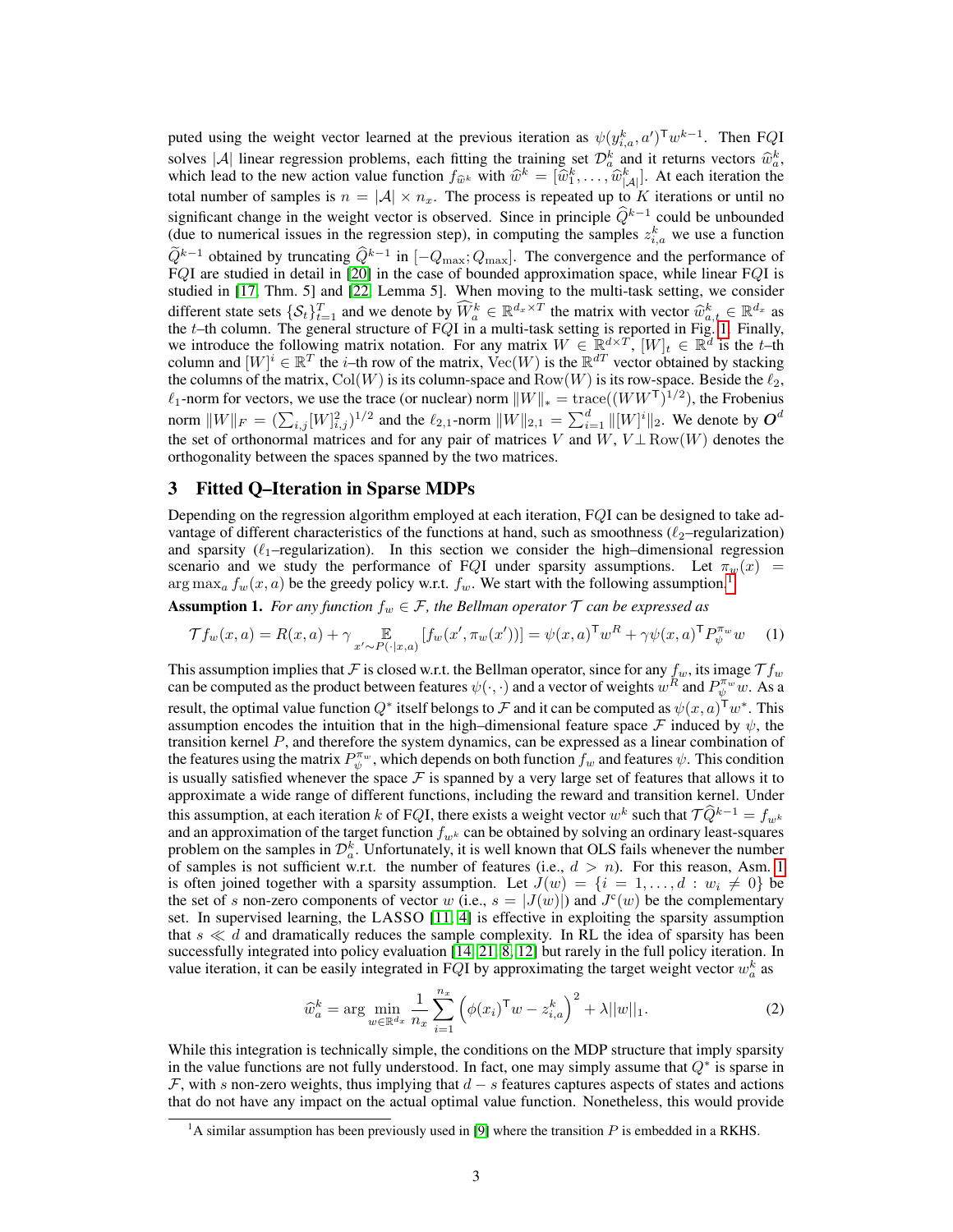no guarantee about the actual level of sparsity encountered by  $FQI$  through iterations, where the target functions  $f_{w^k}$  may not be sparse at all. For this reason we need stronger conditions on the structure of the MDP. We state the following assumption (see [10, 6] for similar conditions).

Assumption 2 (Sparse MDPs). *There exists a set* J *(the set of useful features) for MDP* M*, with*  $|J| = s \ll d$ , such that for any  $i \notin J$ , and any policy  $\pi$  the rows  $[P^{\pi}_{\psi}]^i$  are equal to 0, and there *exists a function*  $f_{w^R} = R$  *such that*  $J(w^R) \subseteq J$ .

This assumption implies that not only the reward function is sparse, but also that the features that are useless for the reward have no impact on the dynamics of the system. Since  $P^{\pi}_{\psi}$  can be seen as a linear representation of the transition kernel embedded in the high-dimensional space  $\mathcal{F}$ , this assumption corresponds to imposing that the matrix  $P_{\psi}^{\pi}$  has all its rows corresponding to features outside of J set to 0. This in turn means that the future state-action vector  $\mathbb{E}[\psi(x', a')]^T$   $= \psi(x, a)^T P_{\psi}^{\pi}$ depends only on the features in J. In the blackjack scenario illustrated in the introduction, this assumption is verified by features related to the history of the cards played so far. In fact, if we consider an infinite number of decks, the feature indicating whether an ace has already been played is not used in the definition of the reward function and it is completely unrelated to the other features and, thus it does not contribute to the optimal value function. An important consideration on this assumption can be derived by a closer look to the sparsity pattern of the matrix  $P_{\psi}^{\pi}$ . Since the sparsity is required at the level of the rows, this does not mean that the features that do not belong to  $J$  have to be equal to 0 after each transition. Instead, their value will be governed simply by the interaction with the features in  $J$ . This means that the features outside of  $J$  can vary from completely unnecessary features with no dynamics, to features that are redundant to those in  $J$  in describing the evolution of the system. Additional discussion on this assumption is available in [5]. Assumption 2, together with Asm. 1, leads to the following lemma.

Lemma 1. *Under Assumptions 1 and 2, the application of the Bellman operator* T *to any function*  $f_w \in \mathcal{F}$ , produces a function  $f_{w'} = \mathcal{T} f_w \in \mathcal{F}$  such that  $\dot{J}(w') \subseteq J$ .

This lemma guarantees that at any iteration k of FQI, the target function  $f_{w^k} = \mathcal{T} \widehat{Q}^{k-1}$  has a level of sparsity  $J(w^k) \leq s$ . We are now ready to study the performance of LASSO-FQI over iterations. In order to simplify the comparison to the multi-task results in sections 4 and 5, we analyze the average performance over multiple tasks. We consider that the previous assumptions extend to all the MDPs  $\{M_t\}_{t=1}^T$ , each with a set of useful features  $J_t$  and sparsity  $s_t$ . The action–value function learned after  $K$  iterations is evaluated by comparing the performance of the corresponding greedy policy  $\pi_t^K(x) = \arg \max_a Q_t^K(x, a)$  to the optimal policy. The performance loss is measured w.r.t. a target distribution  $\mu \in \mathcal{P}(\mathcal{X} \times \mathcal{A})$ . We introduce the following standard assumption for LASSO [3].

Assumption 3 (Restricted Eigenvalues (RE)). *Define n* as the number of samples, and J<sup>c</sup> as the *complement of the set of indices J. For any*  $s \in [d]$ , there exists  $\kappa(s) \in \mathbb{R}^+$  such that:

$$
\min\left\{\frac{\|\Phi\Delta\|_2}{\sqrt{n}\,\|\Delta_J\|_2} : |J| \le s, \Delta \in \mathbb{R}^d \setminus \{\mathbf{0}\}, \|\Delta_{J^c}\|_1 \le 3\,\|\Delta_J\|_1\right\} \ge \kappa(s),\tag{3}
$$

**Theorem 1** (LASSO-FQI). Let the tasks  $\{\mathcal{M}_t\}_{t=1}^T$  and the function space  $\mathcal F$  satisfy assump*tions* 1, 2 and 3 with average sparsity  $\bar{s} = \sum_{t} s_t/T$ ,  $\kappa_{\min}(\bar{s}) = \min_t \kappa(s_t)$  and features bounded  $|\sup_x ||\phi(x)||_2 \leq L$ . If LASSO-FQI (Alg. 1 with Eq. 2) is run independently on all T tasks for K iterations with a regularizer  $\lambda = \delta Q_{\text{max}}\sqrt{\log(d)/n}$ , for any numerical constant  $\delta > 8$ , then with *probability at least*  $(1 - 2d^{1-\delta/8})^{KT}$ , the performance loss is bounded as

$$
\frac{1}{T} \sum_{t=1}^{T} \left\| Q_t^* - Q_t^{\pi_t^K} \right\|_{2,\mu}^2 \le \mathcal{O}\left( \frac{1}{(1-\gamma)^4} \left[ \frac{Q_{\text{max}}^2 L^2 \, \overline{s} \log d}{\kappa_{\text{min}}^4(\overline{s})} + \gamma^K Q_{\text{max}}^2 \right] \right). \tag{4}
$$

Remark 1 (assumptions). Asm. 3 is a relatively weak constraint on the representation capability of the data. The RE assumption is common in regression, and it is extensively analyzed in [27]. Asm. 1 and 2 are specific to our setting and may pose significant constraints on the set of MDPs of interest. Asm. 1 is introduced to give a more explicit interpretation for the notion of sparse MDPs. Without Asm. 1, the bound in Eq. 4 would have an additional approximation error term similar to standard approximate value iteration results (see e.g., [20]). Asm. 2 is a potentially very loose sufficient condition to guarantee that the target functions encountered over the iterations of LASSO–FQI have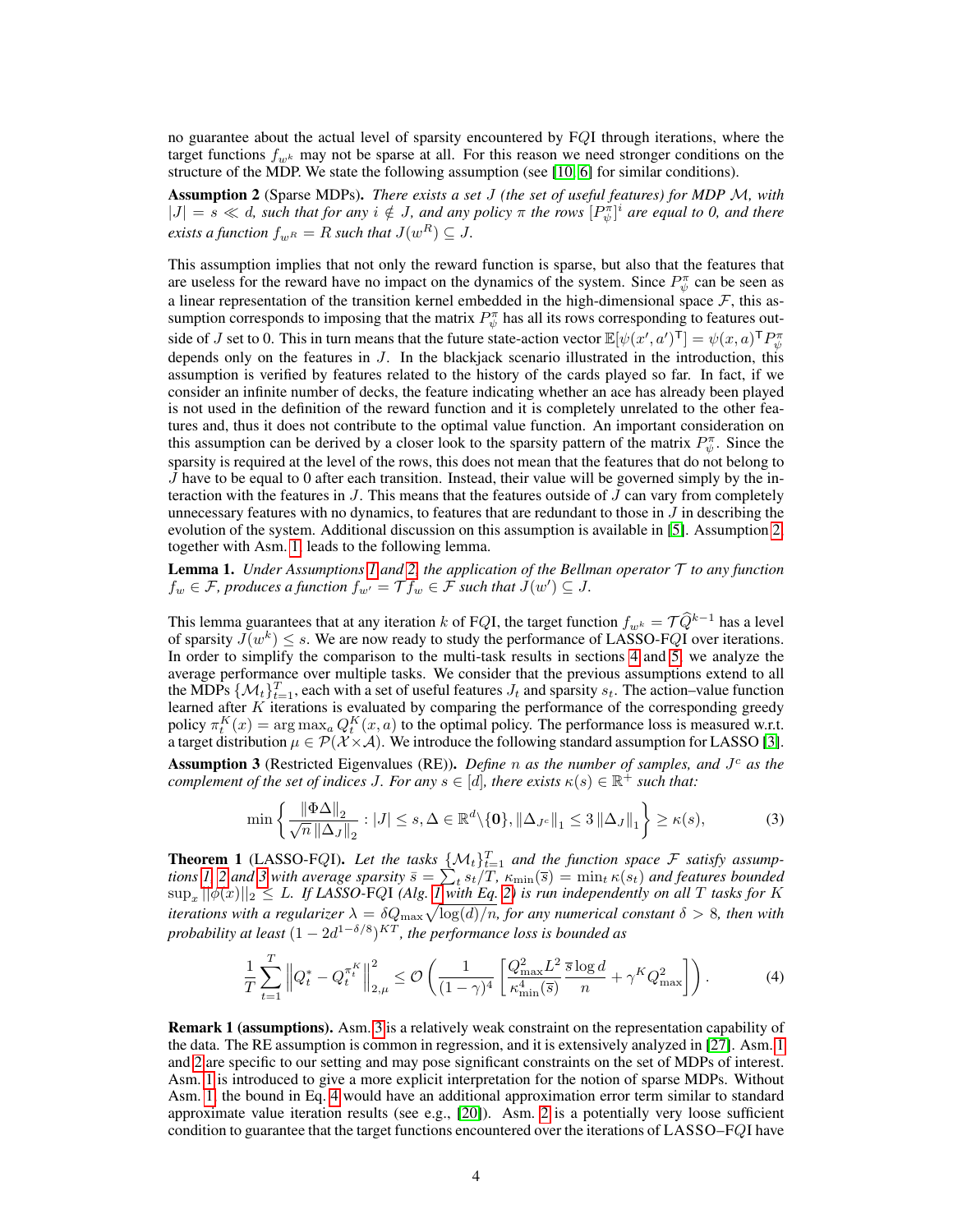a minimum level of sparsity. Thm. 1 requires that for any  $k \leq K$ , the target function  $f_{w_t^{k+1}} = \mathcal{T} f_{w_t^k}$ thas weights  $w_t^{k+1}$  that are sparse, i.e.,  $\max_{t,k} s_t^k \leq s$  with  $s_t^k = |J(w_t^{k+1})|$ . In other words, all target functions encountered must be sparse, or LASSO–FQI could suffer a huge loss at an intermediate step. Such condition could be obtained under much less restrictive assumptions than Asm. 2, that leaves up to the MDPs dynamics to resparsify the target function at each step, at the expenses of interpretability. It could be sufficient to prove that the MDP dynamics do not enforce sparsity, but simply do not reduce it across iterations, and use guarantees for LASSO reconstruction to maintain sparsity across iterations. Finally, we point out that even if "useless" features do not satisfy Asm. 2 and are weakly correlated with the dynamics and the reward function, their weights are discounted by  $\gamma$  at each step. As a result, the target functions could become "approximately" as sparse as  $Q^*$ over iterations, and provide enough guarantees to be used for a variation of Thm. 1. We leave for future work a more thorough investigation of these possible relaxations.

### 4 Group-LASSO Fitted Q–Iteration

After introducing the concept of sparse MDP in Sect. 3, we move to the multi-task scenario and we study the setting where there exists a suitable representation (i.e., set of features) under which all the tasks can be solved using roughly the same set of features, the so-called *shared sparsity* assumption. Given the set of useful features  $J_t$  for task t, we denote by  $J = \bigcup_{t=1}^T J_t$  the union of all the non-zero coefficients across all the tasks. Similar to Asm. 2 and Lemma 1, we first assume that the set of features "useful" for at least one of the tasks is relatively small compared to  $d$  and then show how this propagates through iterations.

**Assumption 4.** We assume that the joint useful features over all the tasks are such that  $|J| = \tilde{s} \ll d$ . **Lemma 2.** *Under Asm.* 2 *and* 4, *at any iteration* k, the target weight matrix  $W^k$  has  $J(W^k) \leq \tilde{s}$ .

The Algorithm. In order to exploit the similarity across tasks stated in Asm. 4, we resort to the Group LASSO (GL) algorithm [11, 19], which defines a joint optimization problem over all the tasks. GL is based on the intuition that given the weight matrix  $W \in \mathbb{R}^{d \times T}$ , the norm  $||W||_{2,1}$ measures the level of shared-sparsity across tasks. In fact, in  $||W||_{2,1}$  the  $\ell_2$ -norm measures the "relevance" of feature i across tasks, while the  $\ell_1$ -norm "counts" the total number of relevant features, which we expect to be small in agreement with Asm. 4. Building on this intuition, we define the GL–FQI algorithm in which at each iteration for each action  $a \in \mathcal{A}$  we compute (details about the implementation of GL–FQI are reported in [5, Appendix A])

$$
\widehat{W}_a^k = \arg \min_{W_a} \sum_{t=1}^T \left\| Z_{a,t}^k - \Phi_t w_{a,t} \right\|_2^2 + \lambda \left\| W_a \right\|_{2,1} . \tag{5}
$$

Theoretical Analysis. The regularization of GL–FQI is designed to take advantage of the sharedsparsity assumption at each iteration and in this section we show that this may lead to reduce the sample complexity w.r.t. using LASSO in FQI for each task separately. Before reporting the analysis of GL–FQI, we need to introduce a technical assumption defined in [19] for GL.

Assumption 5 (Multi-Task Restricted Eigenvalues). *Define* Φ *as the block diagonal matrix com*posed by the  $T$  sample matrices  $\Phi_t$ . For any  $s \in [d]$ , there exists  $\kappa(s) \in \mathbb{R}^+$  s.t.

$$
\min \left\{ \frac{\left\| \Phi \text{Vec}(\Delta) \right\|_2}{\sqrt{n}T \left\| \text{Vec}(\Delta_J) \right\|_2} : |J| \le s, \Delta \in \mathbb{R}^{d \times T} \setminus \{0\}, \left\| \Delta_{J^c} \right\|_{2,1} \le 3 \left\| \Delta_J \right\|_{2,1} \right\} \ge \kappa(s), \quad (6)
$$

Similar to Theorem 1 we evaluate the performance of GL–FQI as the performance loss of the returned policy w.r.t. the optimal policy and we obtain the following performance guarantee.

**Theorem 2** (GL–FQI). Let the tasks  $\{M_t\}_{t=1}^T$  and the function space  $\mathcal F$  satisfy assump*tions* 1, 2, 4, and 5 with joint sparsity  $\tilde{s}$  and features bounded  $\sup_x ||\phi(x)||_2 \leq L$ . If GL–FQI *(Alg. 1 with Eq. 5) is run jointly on all* T *tasks for* K *iterations with a regularizer*  $\lambda = \frac{LQ_{\text{max}}}{\sqrt{nT}} \left(1 + \frac{(\log d)^{\frac{3}{2}+\delta}}{\sqrt{T}}\right)^{\frac{1}{2}}$ , for any numerical constant  $\delta > 0$ , then with probability at least  $(1 - \log(d)^{-\delta})^K$ , the performance loss is bounded as

$$
\frac{1}{T} \sum_{t=1}^{T} \left\| Q_t^* - Q_t^{\pi_t^K} \right\|_{2,\mu}^2 \le \mathcal{O}\left( \frac{1}{(1-\gamma)^4} \left[ \frac{L^2 Q_{\text{max}}^2}{\kappa^4 (2\tilde{s})} \frac{\tilde{s}}{n} \left( 1 + \frac{(\log d)^{3/2+\delta}}{\sqrt{T}} \right) + \gamma^K Q_{\text{max}}^2 \right] \right). \tag{7}
$$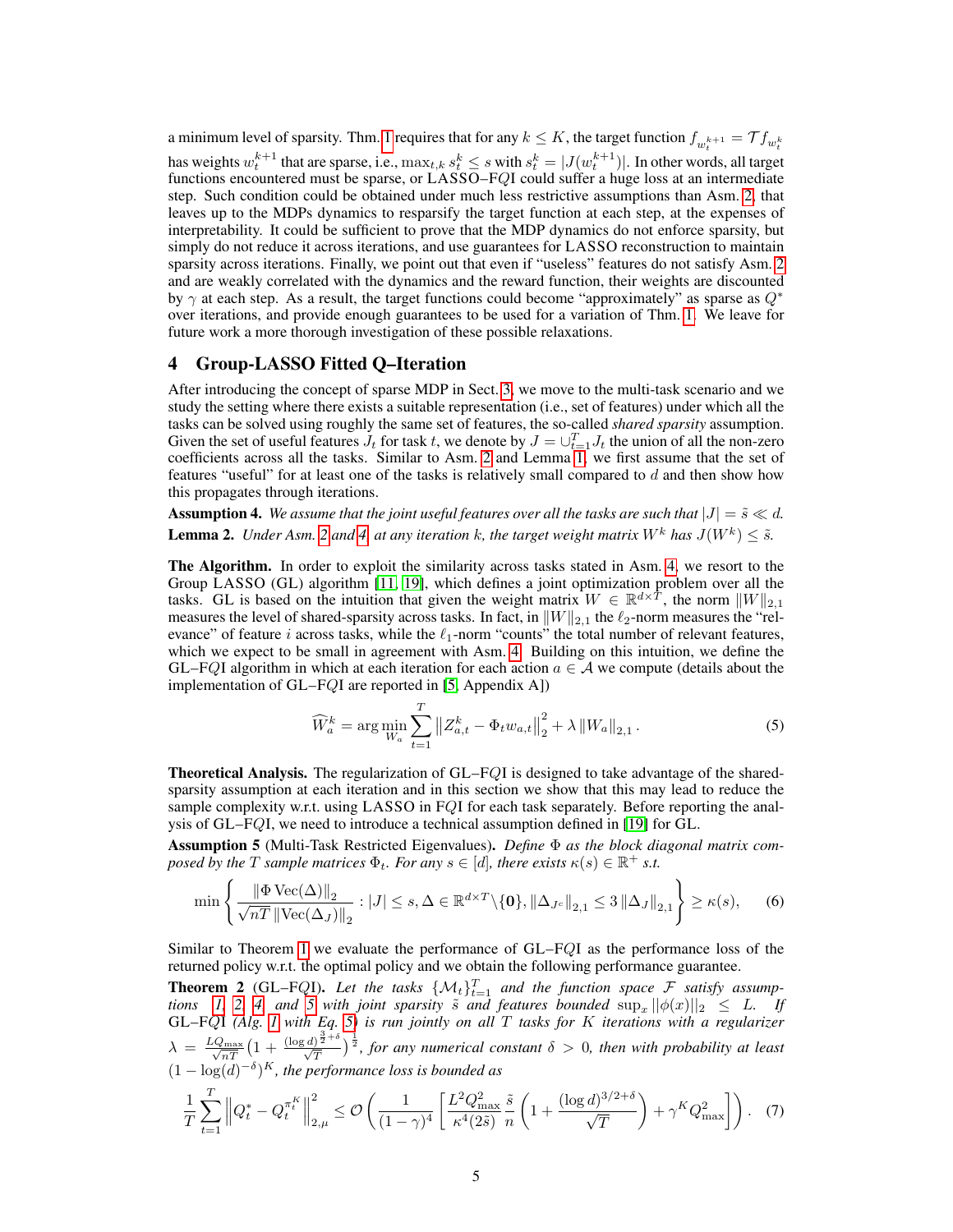Remark 2 (comparison with LASSO-FQI). Ignoring all the terms in common with the two methods, constants, and logarithmic factors, we can summarize their bounds of LASSO-FQI and GL– FQI as  $\mathcal{O}(\bar{s} \log(d)/n)$  and  $\mathcal{O}(\bar{s}/n(1 + \log(d)/\sqrt{T}))$ . The first interesting aspect of the bound of GL–FQI is the role played by the number of tasks T. In LASSO–FQI the "cost" of discovering the  $s_t$  useful features is a factor  $\log d$ , while GL–FQI has a factor  $1 + \log(d)/\sqrt{T}$ , which decreases with the number of tasks. This illustrates the advantage of the multi–task learning dimension of GL–FQI, where all the samples of all tasks actually contribute to discovering useful features, so that the more the number of features, the smaller the cost. In the limit, we notice that when  $T \to \infty$ , the bound for GL–FQI does not depend on the dimensionality of the problem anymore. The other critical aspect of the bounds is the difference between  $\bar{s}$  and  $\tilde{s}$ . In fact, max<sub>t</sub>  $s_t \leq \tilde{s} \leq d$  and if the shared-sparsity assumption does not hold, we can construct cases where the number of non-zero features  $s_t$  is very small for each task, but the *union*  $J = \bigcup_t J_t$  is still a full set, so that  $\tilde{s} \approx d$ . In this case, GL–FQI cannot leverage on the shared sparsity across tasks and it may perform significantly worse than LASSO–FQI. This is the well–known *negative transfer* effect that happens whenever the wrong assumption over tasks is enforced thus worsening the single-task learning performance.

## 5 Feature Learning Fitted Q–Iteration

Unlike other properties such as smoothness, the sparsity of a function is intrinsically related to the specific *representation* used to approximate it (i.e., the function space  $\mathcal{F}$ ). While Asm. 2 guarantees that  $F$  induces sparsity for each task separately, Asm. 4 requires that all the tasks share the same useful features in the given representation. As discussed in Rem. 2, whenever this is not the case, GL–FQI may perform worse than LASSO–FQI. In this section we investigate an alternative notion of sparsity in MDPs and we introduce the Feature Learning fitted Q-iteration (FL–FQI) algorithm.

Low Rank approximation. Since the poor performance of GL–FQI is due to the chosen representation (i.e., features), it is natural to ask the question whether there exists an alternative representation (i.e., different features) inducing a higher level of shared sparsity. Let us assume that there exists a space  $\mathcal{F}^*$  defined by features  $\phi^*$  such that the weight matrix of the optimal Q-functions  $A^* \in \mathbb{R}^{d \times T}$ is such that  $J(A^*) = s^* \ll d$ . As shown in Lemma 2, together with Asm. 2 and 4, this guarantees that at any iteration  $J(A^k) \leq s^*$ . Given the set of states  $\{\mathcal{S}_t\}_{t=1}^T$ , let  $\Phi$  and  $\Phi^*$  the feature matrices obtained by evaluating  $\phi$  and  $\phi^*$  on the states. We assume that there exists a linear transformation of the features of  $\mathcal{F}^*$  to the features of  $\mathcal{F}$  such that  $\Phi = \Phi^* U$  with  $U \in \mathbb{R}^{d_x \times d_x}$ . In this setting the samples used to define the regression problem can be formulated as noisy observations of  $\Phi^* A_a^k$ The samples used to define the regression problem can be formulated as horsy observations of  $\Psi A_a$  for any action a. Together with the transformation U, this implies that there exists a weight matrix  $W_a^k$  such that  $\Phi^* A_a^k = \Phi^* U U^{-1} A_a^k = \Phi W_a^k$  with  $W_a^k = U^{-1} A_a^k$ . Although  $A_a^k$  is indeed sparse, any attempt to learn  $W_a^k$  using GL would fail, since  $\tilde{W}_a^k$  may have a very low level of sparsity. On the other hand, an algorithm able to learn a suitable transformation  $U$ , it may be able to recover the representation  $\Phi^*$  (and the corresponding space  $\mathcal{F}^*$ ) and exploit the high level of sparsity of  $A_a^k$ . While this additional step of representation or *feature learning* introduces additional complexity, it allows to relax the strict assumption on the joint sparsity  $\tilde{s}$  and may improve the performance of GL–FQI. Our assumption is formulated as follows.

**Assumption 6.** *There exists an orthogonal matrix*  $U \in \textbf{O}^d$  *(block diagonal matrix having matrices*  $\{U_a \in \mathbf{O}^{d_x}\}\$  on the diagonal) such that the weight matrix  $A^*$  obtained as  $A^* = U^{-1}W^*$  is jointly *sparse, i.e., has a set of "useful" features*  $J(A^*) = \bigcup_{t=1}^T J([A^*]_t)$  *with*  $|J(A^*)| = s^* \ll d$ .

Coherently with this assumption, we adapt the multi-task feature learning (MTFL) algorithm defined in [1] and at each iteration  $k$  for any action  $a$  we solve the optimization problem

$$
(\widehat{U}_a^k, \widehat{A}_a^k) = \arg\min_{U_a \in \mathbf{O}^d} \min_{A_a \in \mathbb{R}^{d \times T}} \sum_{t=1}^T ||Z_{a,t}^k - \Phi_t U_a [A_a]_t||^2 + \lambda ||A||_{2,1}.
$$
 (8)

In order to better characterize the solution to this optimization problem, we study more in detail the relationship between  $A^*$  and  $W^*$  and analyze the two directions of the equality  $A^* = U^{-1}W^*$ . When  $A^*$  has  $s^*$  non-zero rows, then any orthonormal transformation  $W^*$  will have at most rank  $r^* = s^*$ . This suggests that instead of solving the joint optimization problem in Eq. 8 and explicitly recover the transformation  $U$ , we may directly try to solve for low-rank weight matrices  $W$ . Then we need to show that a low-rank  $W^*$  does indeed imply the existence of a transformation to a jointlysparse matrix  $A^*$ . Assume  $W^*$  has low rank  $r^*$ . It is then possible to perform a standard singular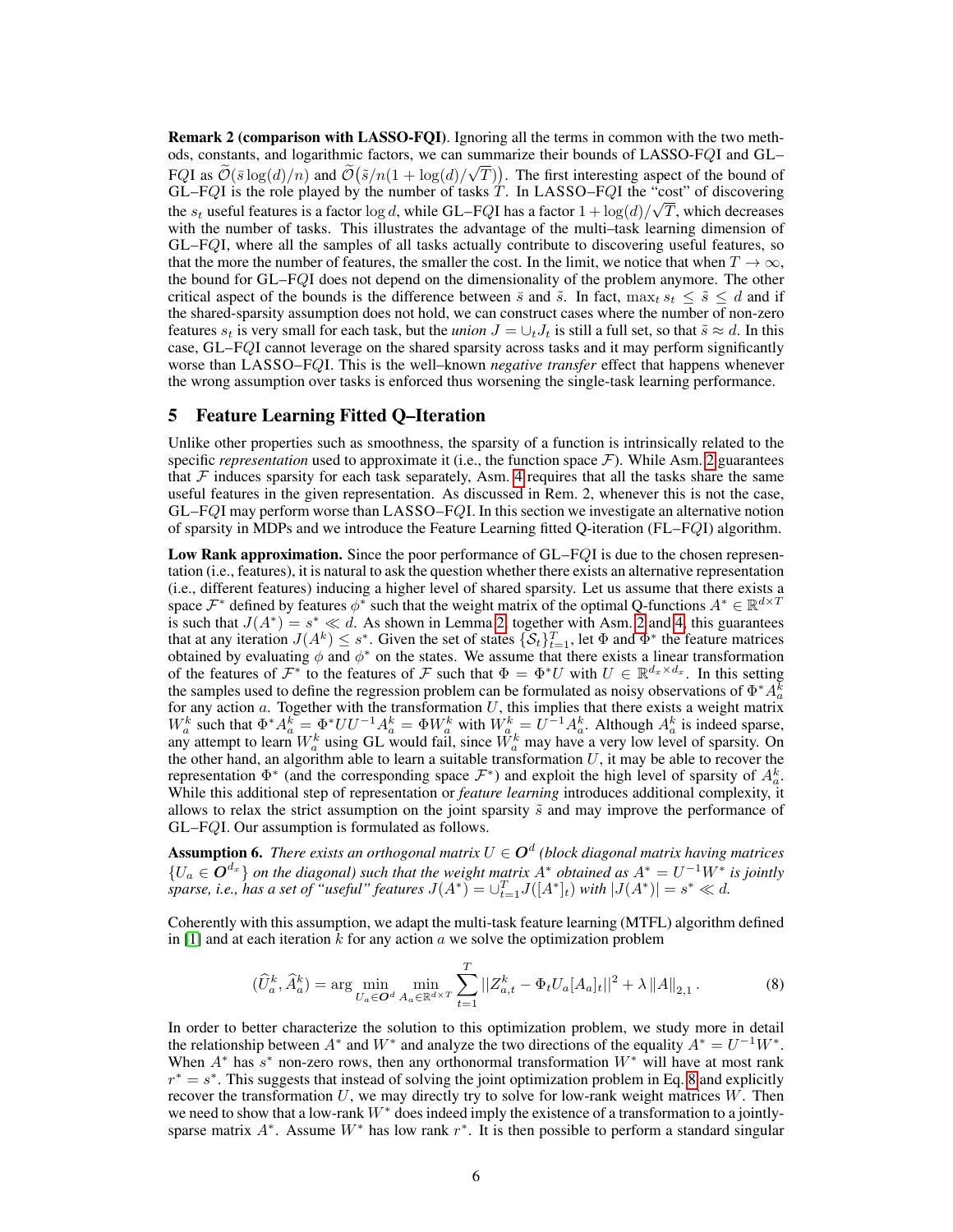value decomposition  $W^* = U\Sigma V = UA^*$ . Because  $\Sigma$  is diagonal with  $r^*$  non-zero entries,  $A^*$  will have  $r^*$  non-zero rows, thus being jointly sparse. It is possible to derive the following equivalence.

**Proposition 1** ([5, Appendix A]). *Given*  $A, W \in \mathbb{R}^{d \times T}$ ,  $U \in \mathbf{O}^d$ , the following equality holds, *with the relationship between the optimal solutions being*  $W^* = UA^*$ ,

$$
\min_{A,U} \sum_{t=1}^{T} ||Z_{a,t}^k - \Phi_t U_a [A_a]_t||^2 + \lambda ||A||_{2,1} = \min_W \sum_{t=1}^{T} ||Z_{a,t}^k - \Phi_t [W_a]_t||^2 + \lambda ||W||_1. \tag{9}
$$

The previous proposition states the equivalence between solving a feature learning version of GL and solving a nuclear norm (or trace norm) regularized problem. This penalty is equivalent to an  $\ell_1$ -norm penalty on the singular values of the W matrix, thus forcing W to have low rank. Notice that assuming that  $W^*$  has low rank can be also interpreted as the fact that either the task weights  $[W^*]_t$  or the features weights  $[W^*]^i$  are linearly correlated. In the first case, it means that there is a dictionary of core tasks that is able to reproduce all the other tasks as a linear combination. As a result, Assumption 6 can be reformulated as  $Rank(W^*) = s^*$ . Building on this intuition we define the FL–FQI algorithm where the regression is carried out according to Eq. 9.

Theoretical Analysis. Our aim is to obtain a bound similar to Theorem 2 for the new FL-FQI Algorithm. We begin by introducing a slightly different assumption on the data available for regression.

Assumption 7 (Restricted Strong Convexity). *Under Assumption 6, let*  $W^* = U D V^T$  *be a singular value decomposition of the optimal matrix*  $W^*$  *of rank r, and U<sup>r</sup>, V<sup>r</sup> the submatrices associated* with the top  $r$  singular values. Define  $B = \{ \Delta \in \mathbb{R}^{d \times T} : \text{Row}(\Delta) \perp U^r \text{ and } \text{Col}(\Delta) \perp V^r \}$ , and the *projection operator onto this set*  $\Pi$ <sub>*B</sub>. There exists a positive constant* κ *such that*</sub>

$$
\min \left\{ \frac{\|\Phi \operatorname{Vec}(\Delta)\|_2^2}{2nT \|\operatorname{Vec}(\Delta)\|_2^2} : \Delta \in \mathbb{R}^{d \times T}, \|\Pi_{\mathcal{B}}(\Delta)\|_1 \le 3\|\Delta - \Pi_{\mathcal{B}}(\Delta)\|_1 \right\} \ge \kappa \tag{10}
$$

**Theorem 3** (FL–FQI). Let the tasks  $\{M_t\}_{t=1}^T$  and the function space  $\mathcal F$  satisfy assumptions 1, 2, 6, and *7* with rank  $s^*$ , features bounded  $\sup_x||\overline{\phi}(x)||_2 \leq L$  and  $T > \Omega(\log n)$ . If FL–FQI (Alg. 1 with *Eq.* 8) is run jointly on all T tasks for K iterations with a regularizer  $\lambda \geq 2LQ_{\max}\sqrt{(d+T)/n}$ , then with probability at least  $\Omega((1 - \exp\{-(d+T)\})^K)$ , the performance loss is bounded as

$$
\frac{1}{T} \sum_{t=1}^T \left\| Q_t^* - Q_t^{\pi_t^K} \right\|_{2, \rho}^2 \leq \mathcal{O}\left( \frac{1}{(1 - \gamma)^4} \left[ \frac{Q_{\max}^2 L^4}{\kappa^2} \frac{s^*}{n} \left( 1 + \frac{d}{T} \right) + \gamma^K Q_{\max}^2 \right] \right).
$$

Remark 3 (comparison with GL-FQI). Unlike GL–FQI, the performance FL–FQI does not depend on the shared sparsity  $\tilde{s}$  of  $W^*$  but on its rank, that is the value  $s^*$  of the most jointly-sparse representation that can be obtained through an orthogonal transformation  $U$  of the features. Whenever tasks are somehow *linearly dependent*, even if the weight matrix  $W^*$  is dense and  $\tilde{s} \approx d$ , the rank  $s^*$  can be small, thus guaranteeing a dramatic improvement over GL–FQI. On the other hand, learning a new representation comes at the cost of a worse dependency on d. In fact, the term  $log(d)/\sqrt{T}$  in GL–FQI, becomes  $d/T$ , implying that many more tasks are needed for FL–FQI to construct a suitable representation. This is not surprising since we introduced a  $d \times d$  matrix U in the optimization problem and a larger number of parameters needs to be learned. As a result, although significantly reduced by the use of trace-norm instead of  $\ell_{2,1}$ -regularization, the negative transfer is not completely removed. In particular, the introduction of new tasks, that are not linear combinations of the previous tasks, may again increase the rank  $s^*$ , corresponding to the fact that no jointly-sparse representation can be constructed.

# 6 Experiments

We investigate the empirical performance of  $GL-FQI$ , and  $FL-FQI$  and compare their results to single-task LASSO–FQI in two variants of the blackjack game. In the first variant (*reduced variant*) the player can choose to *hit* to obtain a new card or *stay* to end the episode, while in the second one (*reduced variant*) she can also choose to *double* the bet on the first turn. Different tasks can be defined depending on several parameters of the game, such as the number of decks, the threshold at which the dealer stays and whether she hits when the threshold is research exactly with a *soft* hand.

Full variant experiment. The tasks are generated by selecting 2, 4, 6, 8 decks, by setting the stay threshold at {16, 17} and whether the dealer hits on soft, for a total of 16 tasks. We define a very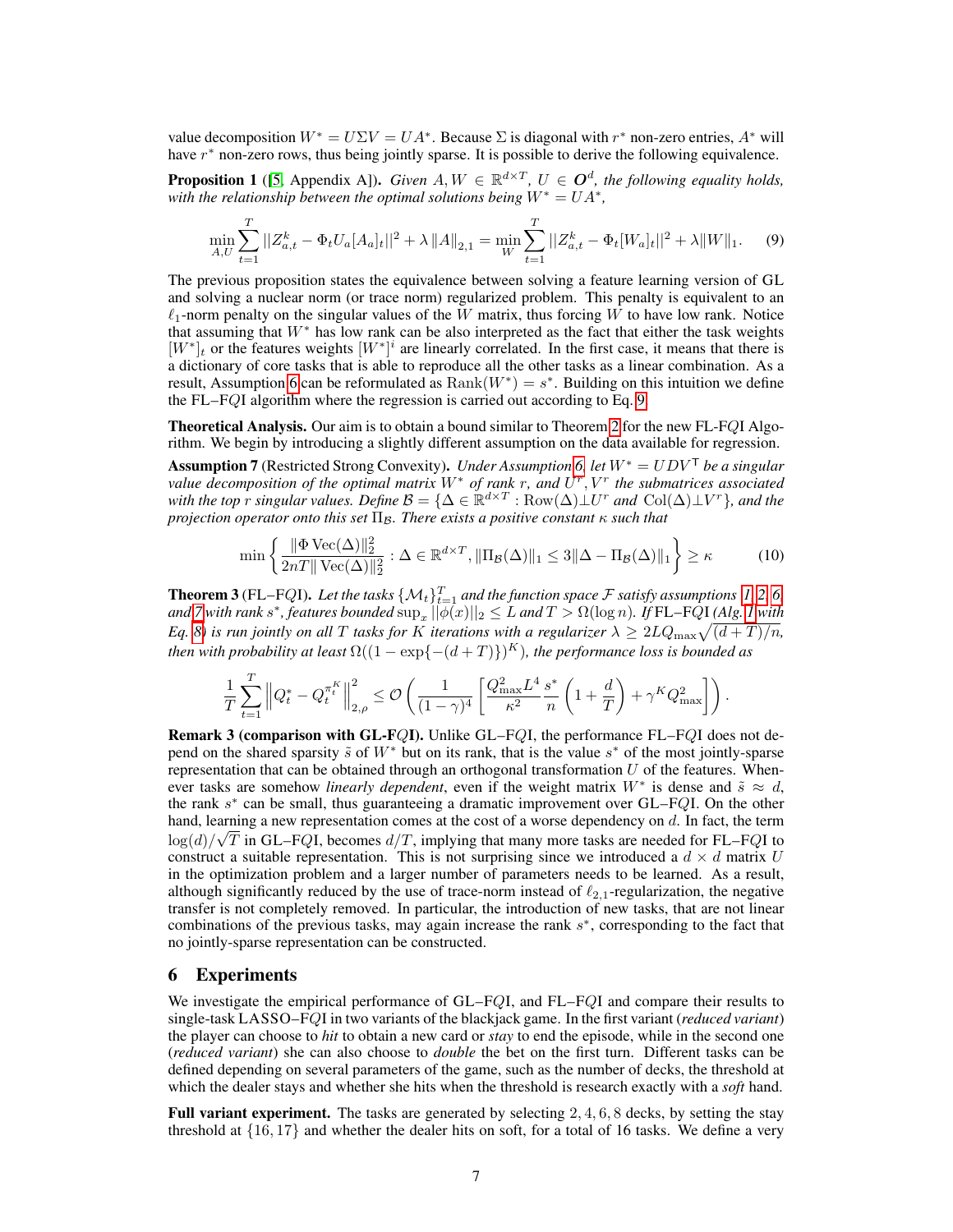

Figure 2: Comparison of FL–FQI, GL–FQI and LASSO–FQI on full *(left)* and reduced *(right)* variants. The y axis is the average house edge (HE) computed across tasks.

rich description of the state space with the objective of satisfying Asm. 1. At the same time this is likely to come with a large number of useless features, which makes it suitable for sparsification. In particular, we include the player hand value, indicator functions for each possible player hand value and dealer hand value, and a large description of the cards not dealt yet (corresponding to the history of the game), under the form of indicator functions for various ranges. In total, the representation contains  $d = 212$  features. We notice that although none of the features is completely useless (according to the definition in Asm. 2), the features related with the history of the game are unlikely to be very useful for most of the tasks defined in this experiment. We collect samples from up to 5000 episodes, although they may not be representative enough given the large state space of all possible histories that the player can encounter and the high stochasticity of the game. The evaluation is performed by simulating the learned policy for 2,000,000 episodes and computing the average House Edge (HE) across tasks. For each algorithm we report the performance for the best regularization parameter  $\lambda$  in the range  $\{2, 5, 10, 20, 50\}$ . Results are reported in Fig. 2-(left). Although the set of features is quite large, we notice that all the algorithms succeed in learning a good policy even with relatively few samples, showing that all of them can take advantage of the sparsity of the representation. In particular, GL–FQI exploits the fact that all 16 tasks share the same useless features (although the set of useful feature may not overlap entirely) and its performance is the best. FL–FQI suffers from the increased complexity of representation learning, which in this case does not lead to any benefit since the initial representation is sparse, but it performs as LASSO–FQI. Reduced variant experiment. We consider a representation for which we expect the weight matrix to be dense. In particular, we only consider the value of the player's hand and of the dealer's hand and we generate features as the Cartesian product of these two discrete variables plus a feature indicating whether the hand is soft, for a total of 280 features. Similar to the previous setting, the tasks are generated with 2, 4, 6, 8 decks, whether the dealer hits on soft, and a larger number of stay thresholds in  $\{15, 16, 17, 18\}$ , for a total of 32 tasks. We used regularizers in the range  $\{0.1, 1, 2, 5, 10\}$ . Since the history is not included, the different number of decks influences only the probability distribution of the totals. Moreover, limiting the actions to either *hit* or *stay* further increases the similarity among tasks. Therefore, we expect to be able to find a dense, low-rank solution. Results in Fig. 2- (right) confirms this guess, with FL–FQI performing significantly better than the other methods. In addition, GL–FQI and LASSO–FQI perform similarly, since the dense representation penalizes both single-task and shared sparsity; in fact, both methods favor low values of  $\lambda$ , meaning that the sparse-inducing penalties are not effective.

#### 7 Conclusions

We studied the multi-task reinforcement learning problem under shared sparsity assumptions across the tasks. GL–FQI extends the FQI algorithm by introducing a Group-LASSO step at each iteration and it leverages over the fact that all the tasks are expected to share the same small set of useful features to improve the performance of single-task learning. Whenever the assumption is not valid, GL–FQI may perform worse than LASSO–FQI. With FL–FQI we take a step further and we learn a transformation of the given representation that could guarantee a higher level of shared sparsity. Future work will be focused on considering a relaxation of the theoretical assumptions and on studying alternative multi-task regularization formulations such as in [29] and [13].

Acknowledgments This work was supported by the French Ministry of Higher Education and Research, the European Community's Seventh Framework Programme under grant agreement 270327 (project CompLACS), and the French National Research Agency (ANR) under project ExTra-Learn n.ANR-14-CE24-0010-01.